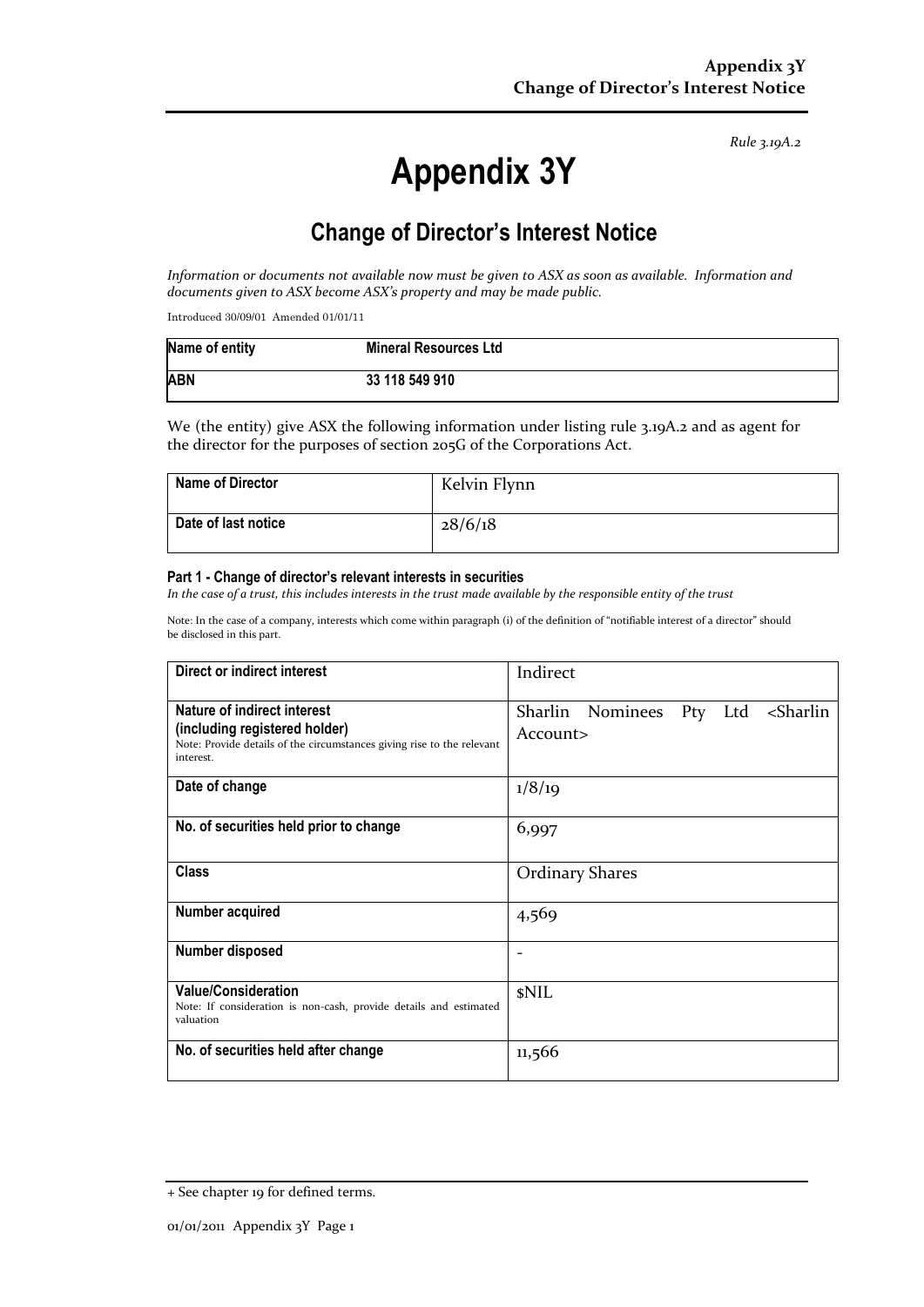| Nature of change                                                       | In accordance with MRL's Director Fee                                                                                                                                                                                                                                                                                                                   |
|------------------------------------------------------------------------|---------------------------------------------------------------------------------------------------------------------------------------------------------------------------------------------------------------------------------------------------------------------------------------------------------------------------------------------------------|
| Example: on-market trade, off-market trade, exercise of options,       | remuneration arrangements, directors                                                                                                                                                                                                                                                                                                                    |
| issue of securities under dividend reinvestment plan, participation in | receive 50% of their director's fees in fully                                                                                                                                                                                                                                                                                                           |
| buy-back                                                               | paid MRL shares.                                                                                                                                                                                                                                                                                                                                        |
|                                                                        | This allotment relates to Kelvin Flynn's<br>director fees the $2018/19$ Financial Year (1)<br>July 2018 to 30 June 2019). The number of<br>shares issued is based on the Volume<br>Weighted Average Price for the five days<br>leading up to the end of each quarter, and<br>these shares were issued to Kelvin Flynn<br>on 1 <sup>st</sup> August 2019 |

### **Part 2 – Change of director's interests in contracts**

Note: In the case of a company, interests which come within paragraph (ii) of the definition of "notifiable interest of a director" should be disclosed in this part.

| <b>Detail of contract</b>                                                                                                                                                   | N/A |
|-----------------------------------------------------------------------------------------------------------------------------------------------------------------------------|-----|
| Nature of interest                                                                                                                                                          | N/A |
| Name of registered holder<br>(if issued securities)                                                                                                                         | N/A |
| Date of change                                                                                                                                                              | N/A |
| No. and class of securities to which<br>interest related prior to change<br>Note: Details are only required for a contract in<br>relation to which the interest has changed | N/A |
| Interest acquired                                                                                                                                                           | N/A |
| Interest disposed                                                                                                                                                           | N/A |
| <b>Value/Consideration</b><br>Note: If consideration is non-cash, provide details<br>and an estimated valuation                                                             | N/A |
| Interest after change                                                                                                                                                       | N/A |

## **Part 3 –** +**Closed period**

| Were the interests in the securities or contracts detailed $\vert$ $\mathrm{No}$ |  |
|----------------------------------------------------------------------------------|--|
| above traded during a <sup>+</sup> closed period where prior written             |  |
| clearance was required?                                                          |  |

<sup>+</sup> See chapter 19 for defined terms.